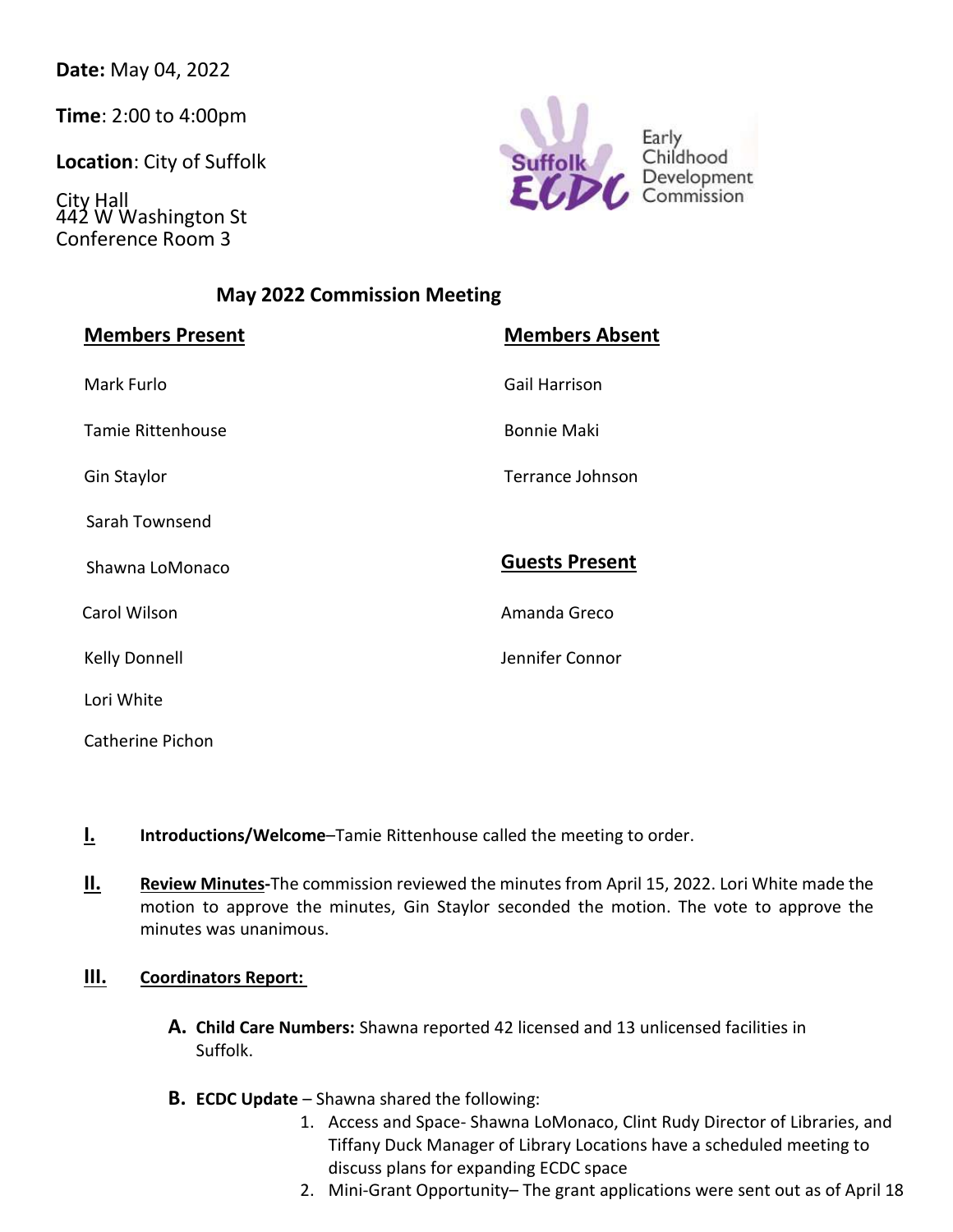and will close on May 6. Marie and Carol will review applications and recipients will be notified by 5/20/2022.

- 3. Early Educator Appreciation and Feedback- Educators had a similar choice as last year of classroom materials and/or cupcake delivery for staff. Educators completed a survey sharing preference of future appreciation celebrations. Results showed 82% preferring the classroom materials and treat. Some comments made from Educators referenced wanting both. The Commission agreed it was nice to gather with one another and discussed the possibility of finding a common ground in future years.
- 4. Growing Up Suffolk Will take place 5/7 at Creekside Elementary and 5/21 at Booker T. Washington Elementary. Shawna provided an overview of each event. Tamie requested a table for EHS and HS info and she will put Shawna in contact with a representative.
- 5. Ready Set Grow! Catch'um/Catch'em Early bags for new parents leaving Obici Hospital have a new name and new logo. Shawna shared one of the new Ready, Set, Grow! bags and provided an overview of contents.

#### **III. Other Business:**

- **A. Finance Report:** Shawna LoMonaco provided the most up to date budget. She explained there is a surplus of \$19,204.94 to spend by the end of the fiscal year in June and shared how the remaining funds will be used.
- **B. Virginia Quality Update:** Carol shared the most up to date VQ information. She explained June 30 is the deadline to move up in VQ levels and new levels will not be awarded after July 2022. All levels will remain frozen until July 2024. The VQ website will be phased out in Dec. 2022 and Practice Year 2 will begin the collaboration with Ready Regions. Carol is waiting to receive a list of Suffolk Quality programs and will share the update with Shawna.

#### **IV. New Business:**

#### **A. Community Engagement:**

- 1. Community The commission engaged in a discussion about the EC community, how it has changed, and how we can learn more. Several members mentioned how diverse our community is and the importance of a more diverse commission. Shawna will plan EDI training for the commission. Tamie shared a noted increase in families experiencing homelessness and Lori shared a noticeable decrease in hospital deliveries. The Commission agreed working with partners like DSS and ForKids will help us learn more about the community, as will community conversations with parents and Early Educators
- 2. Becoming More Visible as a Commission The commission shared ideas on becoming more visible with our community. Community conversations, lunch and learns with local businesses, neighborhood walks, and partnerships with churches were some suggestions. The commission also agreed on promoting our public meetings more and encouraging the public to share input.

#### **III. Action Items:**

**A. Community Engagement:** Shawna will plan Equity, Diversity, and Inclusion training for the Commission and connect with partners to share stats regarding the EC community.